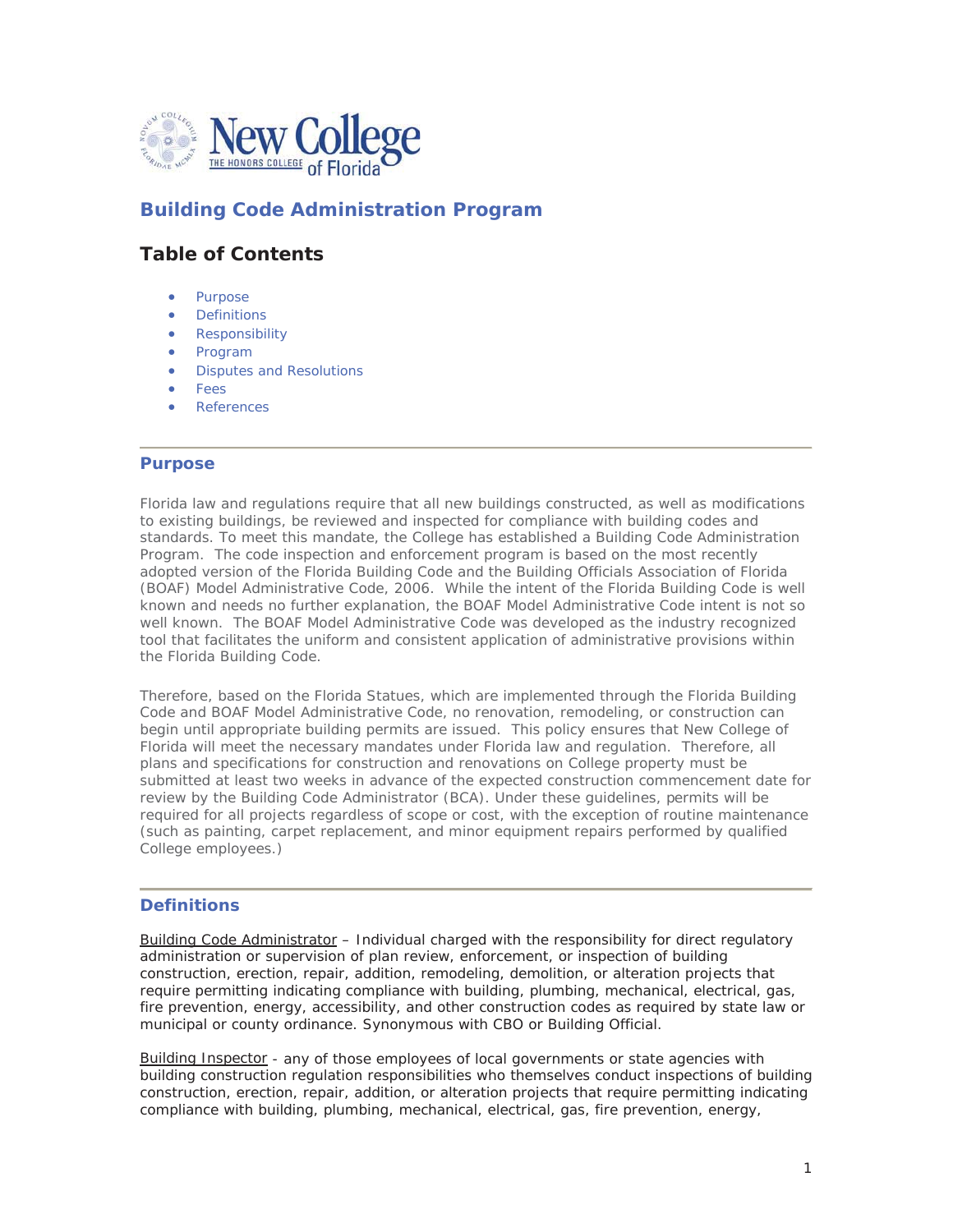accessibility, and other construction codes as required by state law or municipal or county ordinance.

Plans Examiner - person who is qualified to determine that plans submitted for purposes of obtaining building and other permits comply with the applicable building, plumbing, mechanical, electrical, gas, fire prevention, energy, accessibility, and other applicable construction codes. A person may be qualified in building, mechanical, gas, electrical, or a combination of the four.

Employee – means any person engaged in any employment under any appointment or contract of hire or apprenticeship, express or implied, oral or written, whether lawfully or unlawfully employed and includes, but is not limited to, aliens and minors.

Contractor- An independent contractor means a person whose conduct is not subject to an employer's control and direction. Contractors licensed to do business in the State of Florida are defined as described in F.S. Chapter 489.105(3).

Building Permit- A Legal document issued by the Building Official allowing building construction, erection, repair, addition, or alteration projects to commence.

Annual Facility Maintenance Permit- A Building Permit issued on a periodic basis, up to one year, that allows employees of New College to perform minor maintenance and repairs, not to exceed \$200,000 with minimal recordkeeping.

#### **Responsibilities**

Program Operation – According to Florida statutes, school districts, community colleges, and the university system may choose to operate their own building code inspection program using personnel licensed in accordance with Florida Statutes, Chapter 468 Part XII. New College of Florida may thereby operate an internal Code Enforcement Program or contract these services as deemed appropriate.

The BCA (or a certified designee) shall have the overall responsibility for reviewing all plans and specifications for compliance with adopted codes and standards. The Certified Building Official program is a regulatory code enforcement program designed to focus on compliance with Florida Statutes by enforcement of the adopted technical codes. It is not a professional design services agency, but may assist in the resolution of code deficiencies. Once the review is completed, the Building Code Administrator (BCA) will return appropriate documents and references for corrections, if necessary, or issue a permit. If corrections are necessary, the College or contractor personnel must make corrections and provide a finalized copy of all project documents to the Building Code Administrator (BCA) before a permit will be issued.

College employees performing maintenance work within the scope of their employment do not have to be licensed in order to obtain a permit. However, they are still required to fill out and maintain appropriate logs, and obtain the necessary permits and inspections as required by statute. College employees may use the annual facility maintenance permit to facilitate routine maintenance, emergency repairs, building refurbishment, and minor renovations of systems or equipment, however, any work undertaken that results in a change of floor plan or involves a potentially significant hazard as determined by the Building Code Administrator, will require a separate permit. All work must be designed, installed, and constructed in compliance with applicable Florida Statutes and Code governing such work. In the case of College employees working without the necessary permits, the employee(s) will be asked to stop work, employee's managers will be notified, and appropriate permits must be obtained before continuing of work.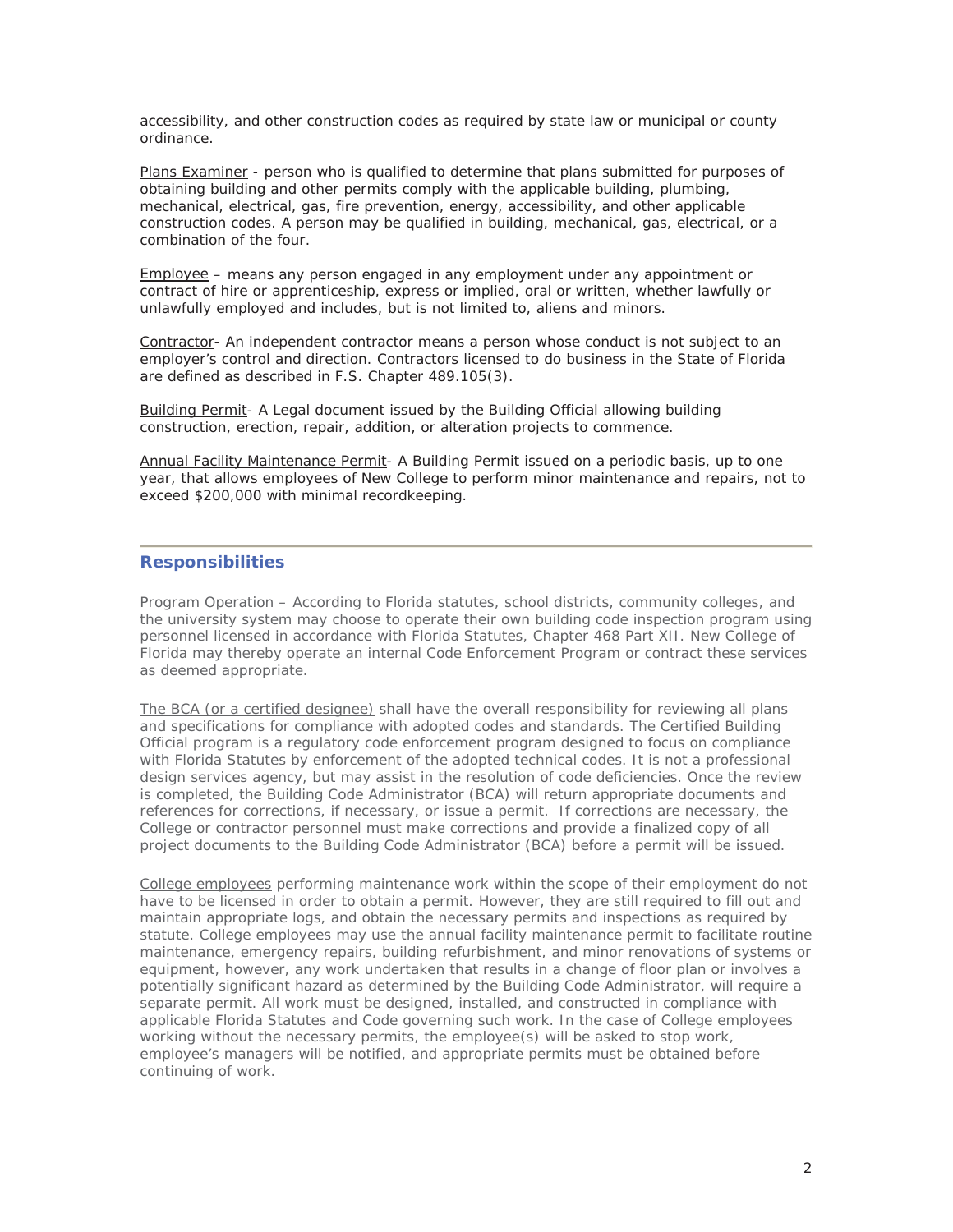Contractors: All other contracted individuals and tradesmen contractors working on College construction projects are required to obtain the necessary permits. In addition, contractors must be licensed, registered, and insured in accordance with Florida law. There is no exception. Prior to receiving a permit, contractors are required to provide plans, specifications, and construction documents, as well as proof of their state, county, and/or city registration or licensing, general liability and worker's compensation insurances to the Building Code Administrator. This includes all trade disciplines from the general contractor, as well as individual contractors for building, electrical, mechanical, plumbing, fire suppression, and irrigation that may be responsible for obtaining permits. This also includes general contractors, who hire sub-contractors to work on construction projects. The general contractor has the overall responsibility to ensure his subcontractors can meet and comply with the College permitting requirements.

It is incumbent upon all contractors to schedule inspections, as a minimum as outlined in Chapter 1 of the Florida Building Code, and the Building Officials Association of Florida (BOAF) Model Administrative Code, or as directed by the College Certified Building Official. Inspectors have the authority to perform any additional inspections, as they deem necessary to insure compliance with code requirements and project documents. This includes all permits as well as the final Certificates of Occupancy or Completion. Prior to issuing to a CO, the State Fire Marshal shall issue an authorization to occupy based on compliance with State Fire Codes. Additionally, contractors shall not receive substantial or final payment from the College until a Certificate of Occupancy or a Certificate of Completion has been issued.

Environmental Health and Safety shall have the program over site of the BCA program.

Facilities Planning and Physical Plant shall be responsible for compliance with the program, initiating appropriate review of plans and inspections, and coordination with contractors to insure that they are in compliance with the BCA program and Florida Statutes related to construction and renovation projects.

## **Program**

#### **Building Code Administrator**

The Building Code Administrator (BCA) shall employ or contract qualified inspectors to conduct plans review and code inspections as required by the building inspection program.

The BCA will have the overall responsibility in reviewing plans and specifications for compliance with adopted codes and standards. After reviewing the documents, comments will be returned with appropriate references.

The BCA will issue permits to contractors upon satisfactory completion of the application process and receipt and review of all necessary documents.

The BCA, in conjunction with the general contractor or construction manager, will develop an inspection schedule to facilitate appropriate inspections to coincide with the project construction schedule. The BCA shall initiate construction inspections in accordance with the established inspection schedule at times requested by the appropriate contractor(s). Inspectors shall be granted permission to perform any additional inspections, as they deem necessary to insure compliance with code requirements and project documents.

Upon completion of a new building, the BCA shall issue a **Certificate of Occupancy (CO)**. The certificate of occupancy will state the building is complete, constructed in accordance with the plans and specifications, and meets the minimum code requirements at the time of issuance of the building permit. The State Fire Marshal and other College entities must inspect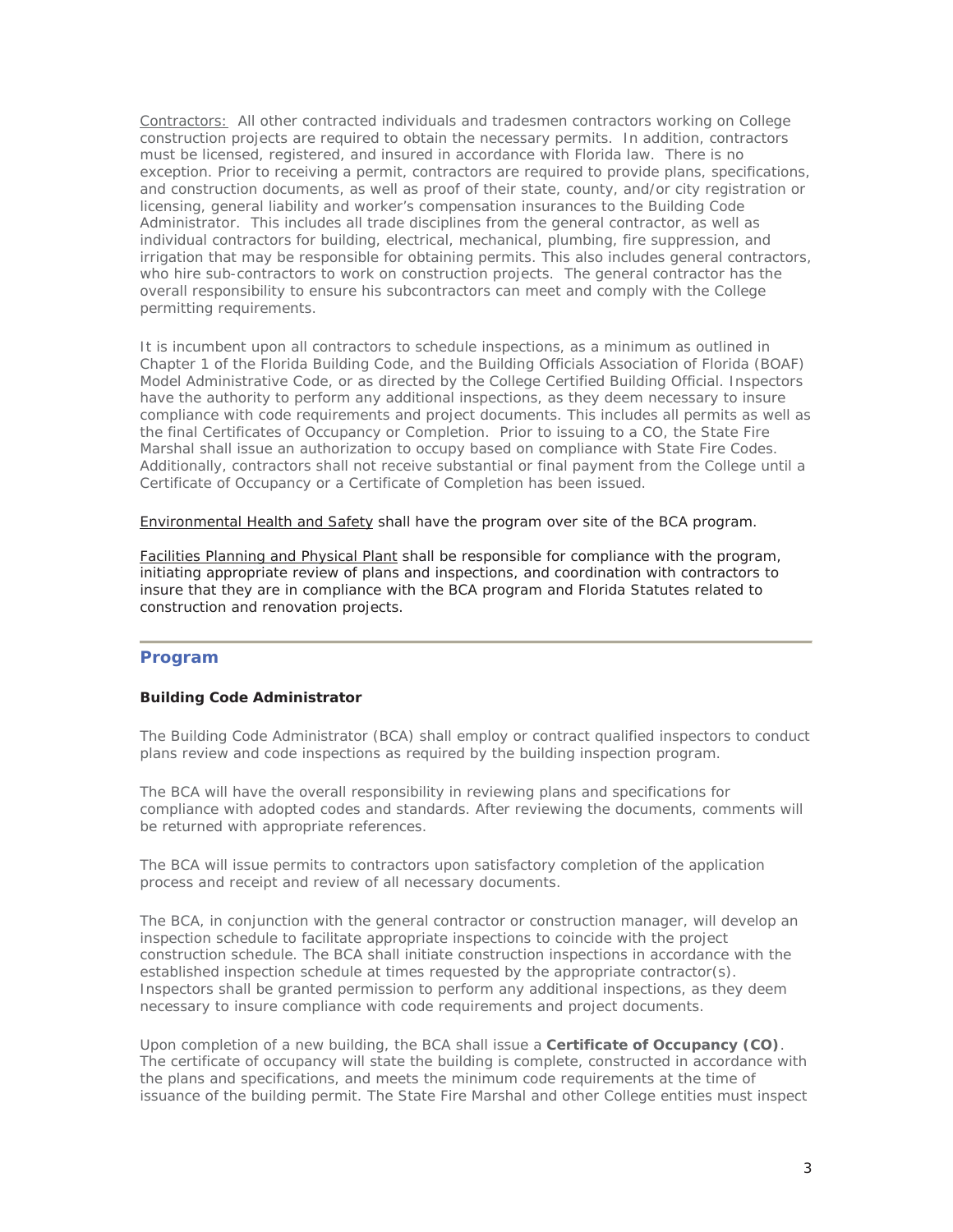and certify the building is substantially complete prior to the BCA issuance of a Certificate of Occupancy and approved occupancy of the structure.

At the completion of a renovated building, The BCA shall issue a **Certificate of Completion (CC)**. The Certificate of Completion will state the renovated portions of the building are complete, constructed in accordance with the plans and specifications, and meets the minimum code requirements at the time of issuance of the building permit. The State Fire Marshal and other College entities must inspect and certify the renovated portions of the building are substantially complete prior to the BCA issuance of a Certificate of Occupancy and approved occupancy of the structure.

A Conditional Certificate of Occupancy (CCO) or Conditional Certificate of Completion (CCC) may be issued by the Building Official at his/her discretion for a period not to exceed 60 days. If items have not been completed after the 60 day conditional occupancy, the General Contractor may be subject to additional inspection fees assessed by the Building Official.

#### **Design Professionals**

Design professionals shall be responsible for the design of the project in accordance with the appropriate adopted codes and standards. The BCA shall review the design documents at the following times for major projects: schematic design, advanced design, 50%, 100%, and final bid construction documents. A major project shall be defined as a project with a construction cost greater than \$1,000,000. All other projects shall be reviewed at the 50%, 100% and final bid construction documents. The design professional shall provide *four sets of signed and sealed construction documents and specifications*, to the BCA. One set of these drawings will be issued to the General Contractor or Construction Manager, two sets will go to New College Facilities Management, and the fourth set will be maintained by the BCA in accordance with Florida Statues. *Two additional sets of signed and sealed drawings and specifications shall be submitted to the Office of the State Fire Marshal, Plans Review Section with the applicable fee included. If required, signed and sealed copies will also be provided to DEP or Department of Health.*

*If the level of work requires the involvement of a design professional as described in Chapter 471 and Chapter 481 of the Florida Statutes, the construction documents and specifications must be signed and sealed by the architect and engineers of record.*

#### **Contractor/Construction Manager**

*The general contractor/construction manager (GC/CM) shall apply for the permit*. At the time of application for a permit, the GC/CM shall provide a completed permit application as provide by the BCA, list of subcontractors and a letter of authorization as necessary. A building permit will be issued after these items, along with the plans and specifications have been reviewed and approved by the Building Code Administrator. One of the submitted sets of plans and specifications will be returned with the building permit and shall be stamped by the BCA stating "*Reviewed for Code Compliance*". This set of documents shall be kept on site for use by the inspectors.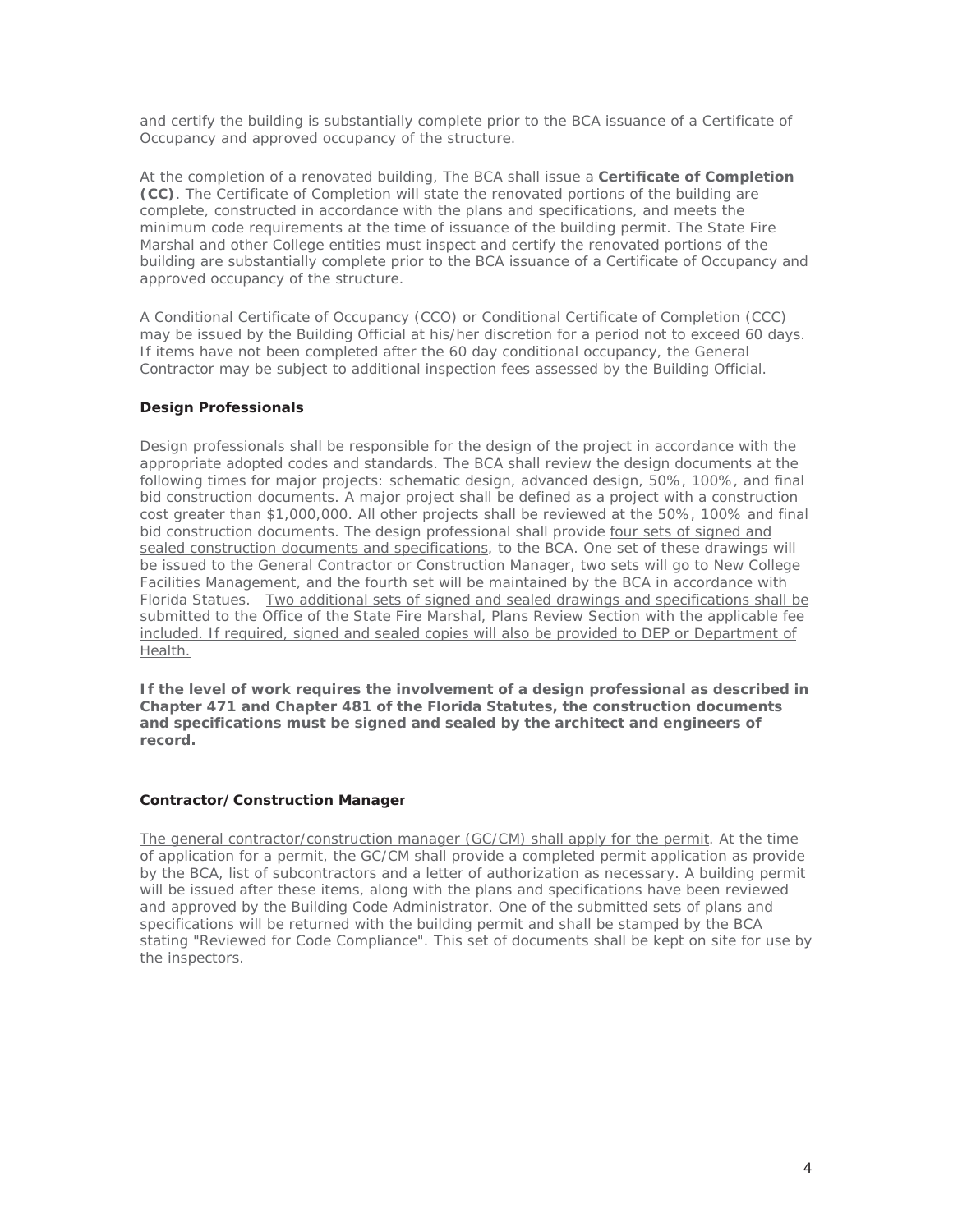The GC/CM shall meet with the Building Code Administrator, or designee, to develop a building inspection plan. The GC/CM shall be responsible for scheduling all required inspections in accordance with the plan developed. Subsequent construction may not proceed until the previous inspection has been completed and approved. When the GC/CM believes the project is complete, the GC/CM shall request a *Certificate of Completion* or *Certificate of Occupancy* be issued.

#### **BCA Standard Operating Procedures**

- 1. Architects, engineers, and College design professionals shall prepare documents in accordance with the requirements of the Florida Building and Technical Codes and the Life Safety Codes. In the case of conflicts, the most stringent shall apply.
- 2. The A/E or Facilities Design office, as appropriate, shall forward the construction documents to the BCA for review.
- 3. The BCA shall review the construction documents for code compliance. The BCA will return comments to the submitting agency.
- 4. The GC/CM or department shall apply for the building permit.
- 5. The BCA will review the building permit application and issue the permit if all information supplied is acceptable and complete.
- 6. The BCA and the GC/CM shall develop an inspection plan.
- 7. The GC/CM shall call and request an inspection in accordance with the inspection plan. The BCA shall perform inspections at the request of the appropriate contractor.
- 8. The Office of the State Fire Marshal shall be required to inspect all renovation and constructions at the 50%, 100%, and additionally as the type of work requires. In addition, inspections may also be required by the Florida Department of Environmental Protection (DEP), the Department of Health, or local jurisdictions.
- 9. After the building is substantially complete and all required inspections have been performed, including final inspection by the Office of the State Fire Marshal, the building official will issue the appropriate certificate of completion or certificate of occupancy.

#### **Disputes and Resolutions**

For the first offense, contractors, which include both the general contractors and subcontractors, found working without permits or proper licensing will be asked to stop working in that area and obtain the necessary documentation and permit. On the second offense, the general contractor or subcontractor will be dismissed by the Building Code Administrator, or designee, from the job site until the contractors takes the necessary corrective action and obtains a permit. In addition, the contractor may be subjected to an additional permitting fee equal to 100% of the original permit fee. On the third offense, the contractor will be dismissed, an additional permit fee equal to 100% of the original fee may be charged, and a complaint maybe filed with the Construction Industry Licensing Board.

### **Board of Appeals**

In the event of conflict with interpretations of the local BCA, plans reviewers and inspectors, a contractor may appeal to the BCA's established Board of Appeals. Their decision will be considered final and binding all parties. However, if it is necessary to appeal the board's